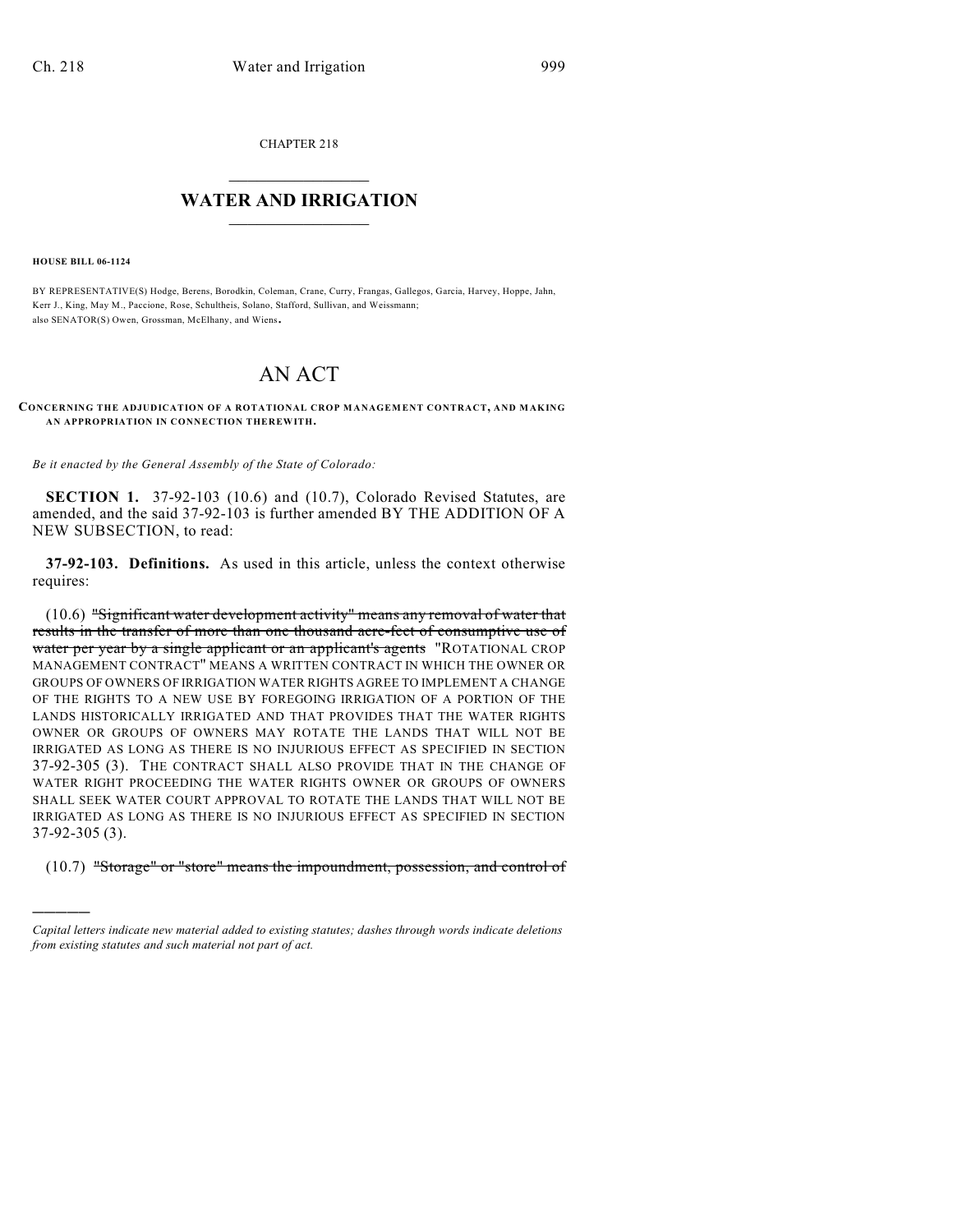water by means of a dam. Waters in underground aquifers are not in storage or stored except to the extent waters in such aquifers are placed there by other than natural means with water to which the person placing such water in the underground aquifer has a conditional or decreed right "SIGNIFICANT WATER DEVELOPMENT ACTIVITY" MEANS ANY REMOVAL OF WATER THAT RESULTS IN THE TRANSFER OF MORE THAN ONE THOUSAND ACRE-FEET OF CONSUMPTIVE USE OF WATER PER YEAR BY A SINGLE APPLICANT OR AN APPLICANT'S AGENTS.

(10.8) "STORAGE" OR "STORE" MEANS THE IMPOUNDMENT, POSSESSION, AND CONTROL OF WATER BY MEANS OF A DAM. WATERS IN UNDERGROUND AQUIFERS ARE NOT IN STORAGE OR STORED EXCEPT TO THE EXTENT WATERS IN SUCH AQUIFERS ARE PLACED THERE BY OTHER THAN NATURAL MEANS WITH WATER TO WHICH THE PERSON PLACING SUCH WATER IN THE UNDERGROUND AQUIFER HAS A CONDITIONAL OR DECREED RIGHT.

**SECTION 2.** 37-92-304 (6), Colorado Revised Statutes, is amended to read:

**37-92-304. Proceedings by the water judge.** (6) Any decision of the water judge as specified in subsection (5) of this section dealing with a change of water right, IMPLEMENTATION OF A ROTATIONAL CROP MANAGEMENT CONTRACT, or a plan for augmentation shall include the condition that the approval of such change, CONTRACT, or plan shall be subject to reconsideration by the water judge on the question of injury to the vested rights of others for such period after the entry of such decision as is necessary or desirable to preclude or remedy any such injury. Such condition setting forth the period allowed for reconsideration shall be determined by the water judge after making specific findings and conclusions including, when applicable, the historic HISTORICAL use to which the water rights involved were put, if any, and the proposed future use of the water rights involved. The water judge shall specify his determination as to such period in his THE decision, but the period may be extended upon further decision by the water judge that the nonoccurrence of injury shall not have been conclusively established. Any decision may contain any other provision which THAT the water judge deems proper in determining the rights and interests of the persons involved. All decisions of the water judge, including decisions as to the period of reconsideration and extension thereof, shall become a judgment and decree as specified in this article and be appealable upon entry, notwithstanding conditions subjecting the decisions to reconsideration on the question of injury to the vested rights of others as provided in this subsection (6).

**SECTION 3.** 37-92-305 (3) and (4), Colorado Revised Statutes, are amended, and the said 37-92-305 is further amended BY THE ADDITION OF A NEW SUBSECTION, to read:

**37-92-305. Standards with respect to rulings of the referee and decisions of the water judge.** (3) A change of water right, IMPLEMENTATION OF A ROTATIONAL CROP MANAGEMENT CONTRACT, or plan for augmentation, including water exchange project, shall be approved if such change, CONTRACT, or plan will not injuriously affect the owner of or persons entitled to use water under a vested water right or a decreed conditional water right. In cases in which a statement of opposition has been filed, the applicant shall provide to the referee or to the water judge, as the case may be, a proposed ruling or decree to prevent such injurious effect in advance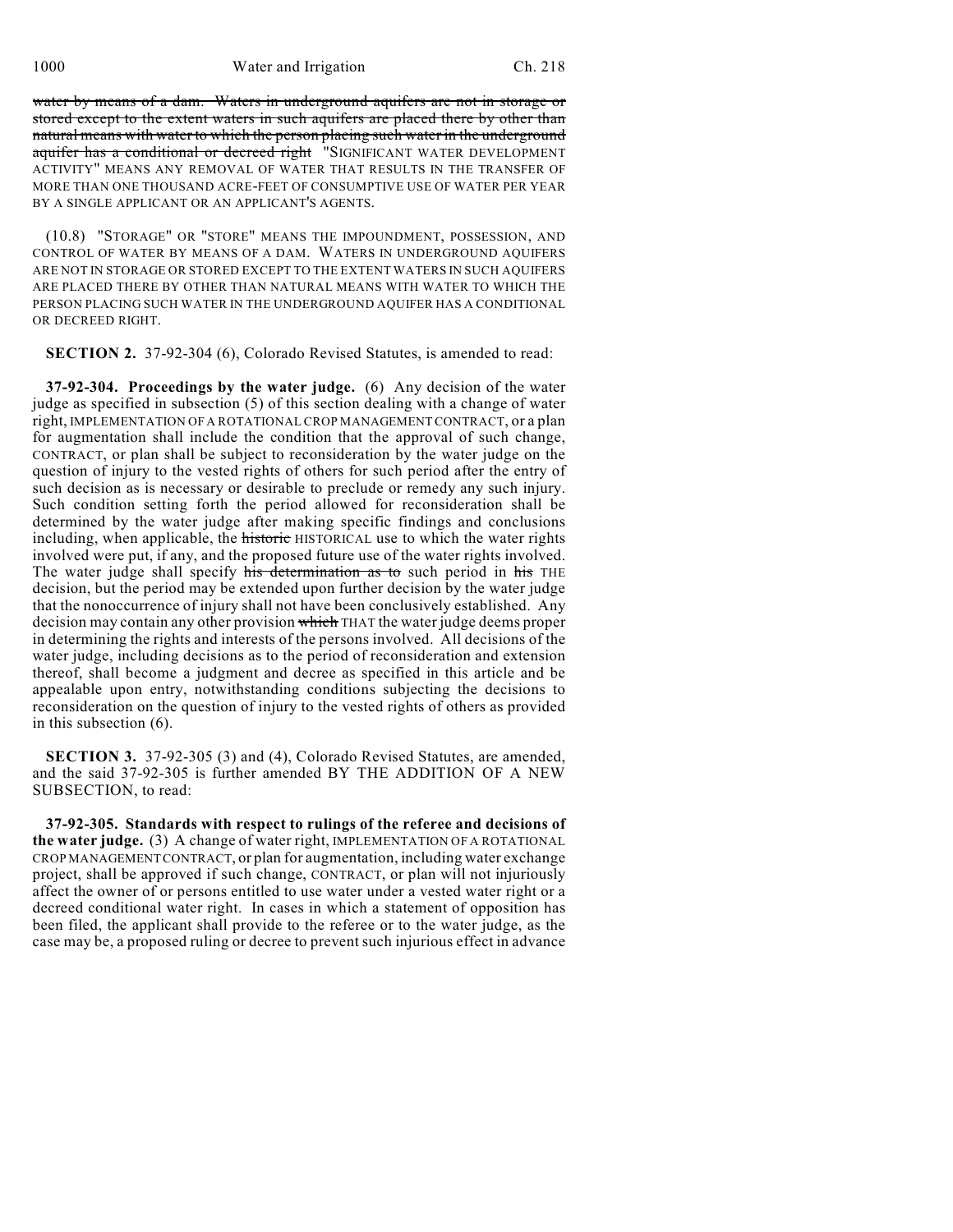## Ch. 218 Water and Irrigation 1001

of any hearing on the merits of the application, and notice of such proposed ruling or decree shall be provided to all parties who have entered the proceedings. If it is determined that the proposed change, CONTRACT, or plan as presented in the application and the proposed ruling or decree would cause such injurious effect, the referee or the water judge, as the case may be, shall afford the applicant or any person opposed to the application an opportunity to propose terms or conditions which THAT would prevent such injurious effect.

(4) (a) Terms and conditions to prevent injury as specified in subsection (3) of this section may include:

 $(a)$  (I) A limitation on the use of the water which THAT is subject to the change, taking into consideration the **historic** HISTORICAL use and the flexibility required by annual climatic differences;

 $(\theta)$  (II) The relinguishment of part of the decree for which the change is sought or the relinquishment of other decrees owned by the applicant which THAT are used by the applicant in conjunction with the decree for which the change has been requested, if necessary to prevent an enlargement upon the historic HISTORICAL use or diminution of return flow to the detriment of other appropriators;

 $\overline{(c)}$  (III) A time limitation on the diversion of water for which the change is sought in terms of months per year;

(IV) IF THE APPLICATION IS FOR THE IMPLEMENTATION OF A ROTATIONAL CROP MANAGEMENT CONTRACT, SEPARATE ANNUAL HISTORICAL CONSUMPTIVE USE LIMITS FOR THE PARCELS TO BE ROTATED ACCORDING TO THE HISTORICAL CONSUMPTIVE USE OF SUCH LANDS. TO THE EXTENT THAT SOME OR ALL OF THE WATER THAT IS THE SUBJECT OF THE CONTRACT IS NOT UTILIZED AT A NEW PLACE OF USE IN A GIVEN YEAR, SUCH WATER MAY BE UTILIZED ON THE ORIGINALLY IRRIGATED LANDS IF SO PROVIDED IN THE DECREE AND CONTRACT AND IF THE ELECTION TO IRRIGATE IS MADE PRIOR TO THE BEGINNING OF THE IRRIGATION SEASON AND APPLIES TO THE ENTIRE IRRIGATION SEASON. A FAILURE OF A PARTY TO A ROTATIONAL CROP MANAGEMENT CONTRACT WHO IS NOT THE OWNER OF THE IRRIGATION WATER RIGHTS THAT ARE SUBJECT TO THE CONTRACT TO PUT TO BENEFICIAL USE THE FULL AMOUNT OF WATER THAT WAS DECREED PURSUANT TO THE APPLICATION FOR APPROVAL OF THE CONTRACT SHALL NOT BE DEEMED TO REDUCE THE AMOUNT OF HISTORICAL CONSUMPTIVE USE THAT THE OWNER OF THE WATER RIGHTS HAS MADE OF THE RIGHTS.

 $(d)$  (V) Such other conditions as may be necessary to protect the vested rights of others.

(b) IF THE WATER JUDGE APPROVES THE IMPLEMENTATION OF A ROTATIONAL CROP MANAGEMENT CONTRACT, THE ROTATIONAL CROP MANAGEMENT CONTRACT SHALL BE RECORDED WITH THE CLERK AND RECORDER OF THE COUNTY IN WHICH THE HISTORICALLY IRRIGATED LANDS ARE LOCATED, AND THE WATER JUDGE SHALL MAKE AFFIRMATIVE FINDINGS THAT THE IMPLEMENTATION OF THE ROTATIONAL CROP MANAGEMENT CONTRACT:

(I) IS CAPABLE OF ADMINISTRATION BY THE STATE AND DIVISION ENGINEERS. IN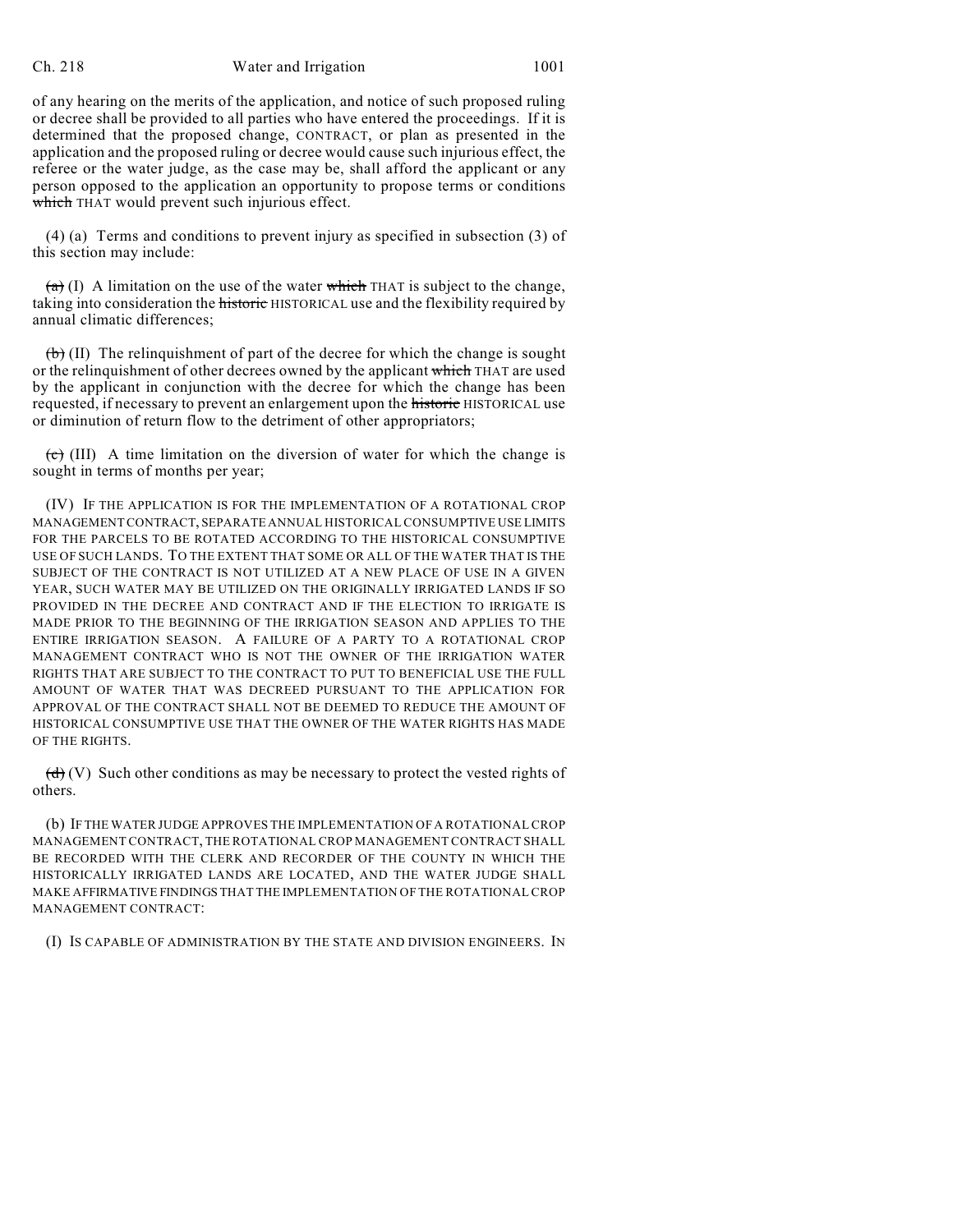ORDER TO SATISFY THE REQUIREMENT OF THIS SUBPARAGRAPH (I), THE WATER JUDGE MAY REQUIRE THE APPLICANT TO PROVIDE SIGNAGE AND MAPPING OF THE LANDS NOT IRRIGATED ON AN ANNUAL BASIS.

(II) WILL NEITHER EXPAND THE HISTORICAL USE OF THE ORIGINAL WATER RIGHTS NOR CHANGE THE RETURN FLOW PATTERN FROM THE HISTORICALLY IRRIGATED LAND IN A MANNER THAT WILL RESULT IN AN INJURIOUS EFFECT AS SPECIFIED IN SUBSECTION (3) OF THIS SECTION; AND

(III) WILL COMPLY WITH PARAGRAPH (a) OF SUBSECTION (4.5) OF THIS SECTION WITH REGARD TO POTENTIAL SOIL EROSION, REVEGETATION, AND WEED MANAGEMENT.

(17) (a) APPLICANTS FOR APPROVAL OF A ROTATIONAL CROP MANAGEMENT CONTRACT SHALL PAY THE STATE ENGINEER THE FOLLOWING FEES:

(I) AN APPLICATION FEE OF ONE THOUSAND SEVEN HUNDRED THIRTY-FOUR DOLLARS;

(II) A FEE OF SIX HUNDRED SEVENTEEN DOLLARS THAT IS DUE ANNUALLY BEGINNING ONE YEAR AFTER SUBMITTAL OF THE APPLICATION UNTIL THE APPLICATION HAS BEEN DECREED BY THE WATER JUDGE PURSUANT TO SECTION 37-92-308 (4); AND

(III) AN ANNUAL FEE OF THREE HUNDRED DOLLARS PER YEAR AFTER THE APPLICATION HAS BEEN DECREED.

(b) THE FEES SHALL BE USED BY THE STATE ENGINEER FOR THE REVIEW OF THE ENGINEERING REPORTS, FIELD INSPECTIONS, AND THE ADMINISTRATION OF THE ROTATIONAL CROP MANAGEMENT CONTRACT. THE STATE ENGINEER SHALL TRANSMIT SUCH FEES TO THE STATE TREASURER, WHO SHALL DEPOSIT THEM IN THE DIVISION OF WATER RESOURCES GROUND WATER MANAGEMENT CASH FUND CREATED IN SECTION 37-80-111.5.

**SECTION 4.** The introductory portion to 37-92-308 (4) (a), Colorado Revised Statutes, is amended to read:

**37-92-308. Substitute water supply plans - special procedures for review water adjudication cash fund - legislative declaration.** (4) (a) Beginning January 1, 2002, if an application for approval of a plan for augmentation, ROTATIONAL CROP MANAGEMENT CONTRACT, or change of water right has been filed with a water court and the court has not issued a decree, the state engineer may approve the temporary operation of such plan, CONTRACT, or change of water right as a substitute water supply plan if the following conditions are met:

**SECTION 5.** 37-80-111.5 (1) (d), Colorado Revised Statutes, is amended to read:

**37-80-111.5. Fees - water data bank cash fund - division of water resources publication cash fund - satellite monitoring system cash fund - ground water management cash fund - well inspection cash fund - created.** (1) (d) The state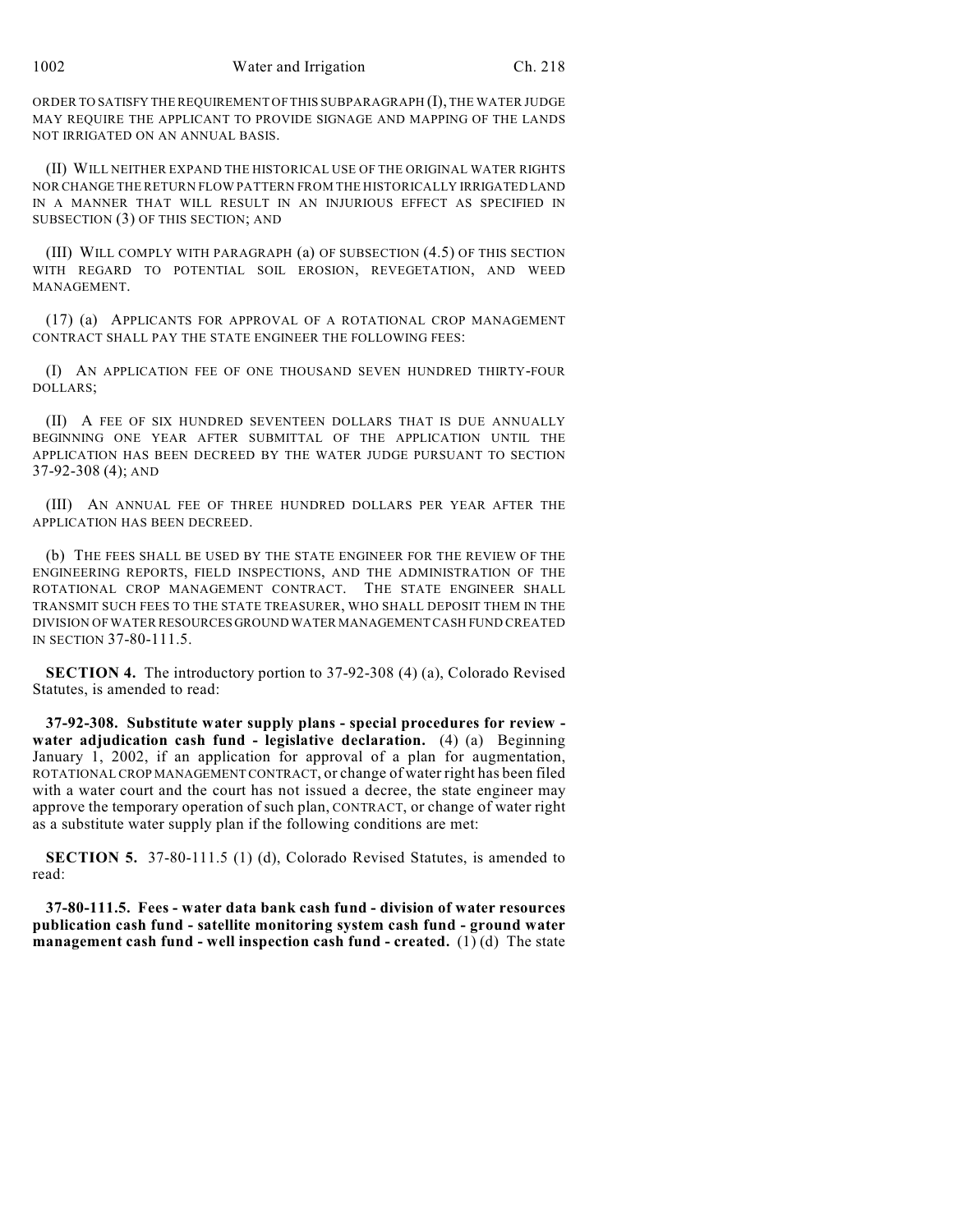engineer shall collect fees pursuant to sections 37-90-105 (3) (a), (3) (e), and (4), 37-90-107 (7) (c) (I) and (7) (d) (I), 37-90-108 (4) and (6), 37-90-116 (1) (a), (1) (c), (1) (h), and (1) (i),  $37-90-137$  (2), (3) (a), and (3) (c),  $37-90.5-106$ ,  $37-90.5-106$ , 37-92-305 (17), 37-92-308, AND 37-92-602 (3) (a), (3) (d), and (5). and 37-92-308. All such fees shall be transmitted to the state treasurer, who shall credit the same to the division of water resources ground water management cash fund, which is hereby created; except that, of each fee collected pursuant to section 37-90-107 (7) (c) (I) and (7) (d) (I) and section 37-90-116 (1) (a), (1) (h), and (1) (i), thirty dollars shall be credited to the general fund; of each fee collected pursuant to section 37-90-137 (2), (3) (a) (I), and (3) (a) (II) and section 37-92-602 (3) (a) for wells applied for pursuant to section 37-92-602 (3) (b), twenty-five dollars shall be credited to the general fund; of each fee collected pursuant to section 37-90-116 (1) (c), ten dollars shall be credited to the general fund; of each fee collected pursuant to section 37-90-105 (3) (a) and (4) (a) and section 37-92-602 (3) (a) for wells applied for pursuant to section  $37-92-602$  (3) (c) and (5), five dollars shall be credited to the general fund; and except that, of each fee collected pursuant to sections 37-90-105 (3) (a) (I) and (4) (a), 37-90-107 (7) (d) (I), 37-90-116 (1) (a), (1) (c), and (1) (h), 37-90-137 (2) (a), and 37-92-602 (3) (a) and (5), forty dollars shall be credited to the well inspection cash fund, which fund is hereby created. Moneys in the well inspection cash fund shall be appropriated to and expended by the state engineer for the purposes established in section 37-91-113. Any moneys credited to the well inspection cash fund and unexpended at the end of any given fiscal year shall remain in the fund and shall not revert to the general fund. All interest derived from the deposit and investment of this fund shall remain in the fund and shall not revert to the general fund. Moneys in the ground water management cash fund shall be expended by the state engineer for the purposes of developing an automated well permit processing system that will expedite the issuance of well permits, creating and maintaining a ground water information management system, establishing a ground water data network, establishing ground water recharge programs, conducting ground water investigations, THE ADMINISTRATION OF ROTATIONAL CROP MANAGEMENT CONTRACTS, and for other ground water related activities that are deemed necessary by the state engineer in performing statutory duties, subject to appropriation by the general assembly. Data in the ground water data network shall be made available to the public by the office of the state engineer as expeditiously as possible.

**SECTION 6. Appropriation.** In addition to any other appropriation, there is hereby appropriated, out of any moneys in the division of water resources ground water management cash fund created in section 37-80-111.5 (1) (d), Colorado Revised Statutes, not otherwise appropriated, to the department of natural resources, division of water resources, for the fiscal year beginning July 1, 2006, the sum of thirteen thousand one hundred fifty-seven dollars (\$13,157) and 0.2 FTE, or so much thereof as may be necessary, for the implementation of this act.

**SECTION 7. Applicability.** This act shall apply to applications for water right decrees filed on or after the effective date of this act.